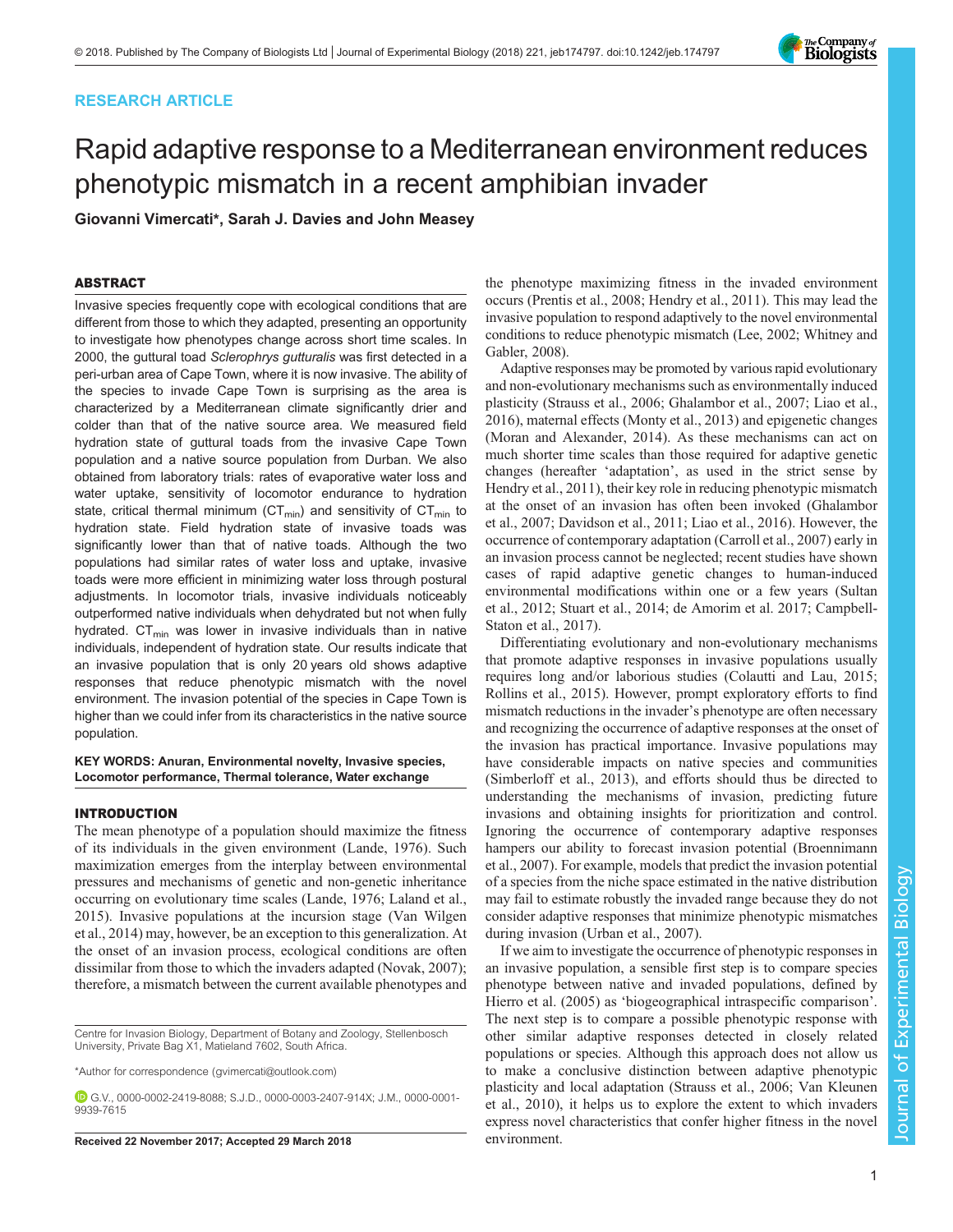<span id="page-1-0"></span>Toads (Amphibia, Anura, Bufonidae) offer excellent prospects for finding rapid phenotypic responses to new environmental contexts. Evolutionary accumulation of adaptive traits promoting range expansion has allowed this group to attain a cosmopolitan distribution and invade disparate environments over relatively short time scales ([Van Bocxlaer et al., 2010\)](#page-8-0). Furthermore, the deliberate introduction of and subsequent invasion by the cane toad Rhinella marina in more than 40 countries across the globe has yielded an extensive literature on the physiological and behavioural response of these toads to novel environmental challenges [\(Lever, 2001](#page-7-0); [Rollins et al., 2015](#page-7-0), in Australia; [Kosmala et al., 2017\)](#page-7-0). Also, toad invasions are known to have disproportionate environmental and economic impacts when compared with those of other amphibians [\(Shine, 2010; Measey et al., 2016](#page-7-0)). Recent observations of bufonids accidentally moved outside their native range ([Kolby, 2014; Measey](#page-7-0) [et al., 2017](#page-7-0); [Reilly et al., 2017](#page-7-0); [Tingley et al., 2017\)](#page-7-0) highlight the need to dedicate more study to their capacity to adapt rapidly to novel environments.

Amphibians are particularly vulnerable to dehydration. As many important activities such as locomotion are strongly affected by an individual's hydration state [\(Preest and Pough, 1989](#page-7-0)), they have evolved several adaptations to regulate water balance ([McClanahan](#page-7-0) [and Baldwin, 1969](#page-7-0); [Prates and Navas, 2009](#page-7-0)). However, the sensitivity of physiology to hydration state differs among species and populations, with amphibians that evolved in drier environments generally outperforming those from wetter environments when dehydrated ([Beuchat et al., 1984\)](#page-6-0). Although the capacity to adapt to the challenges imposed by drier environmental conditions may emerge on evolutionary time scales ([Titon et al., 2010](#page-7-0)), it is not clear to what extent adaptive responses can rapidly reduce a phenotypic mismatch caused by the introduction of a sub-optimal genotype into an unfamiliar environment. To address this important question, we studied an invasive population of guttural toads Sclerophrys gutturalis recently established (in 2000) in Cape Town, South Africa, in comparison to a native population of the same species from Durban, South Africa. We selected Durban to represent the native population as it is hypothesized that this was the source of founder individuals by genetic analyses [\(Telford, 2015\)](#page-7-0).

The guttural toad naturally inhabits areas of tropical and subtropical southern Africa characterized by summer rainfall, where the species adaptively synchronizes reproduction with rainfall to exploit favourable conditions of higher temperatures and water availability ([du Preez et al., 2004\)](#page-7-0). Invasive guttural toads in Cape Town still breed in the warmer months, despite the winter rainfall regime of the area resulting in summers that are notably drier in terms of precipitation and general humidity than those characterizing Durban (Fig. 1). The invasion has been facilitated by the occurrence in the invaded area of numerous artificial ponds [\(Vimercati et al., 2017a\)](#page-8-0) and the synanthropic behaviour of the species ([Measey et al., 2017\)](#page-7-0). However, it is not clear whether and how the phenotype of the guttural toad has rapidly responded to an environment that is climatically drier than the native range.

Invasive toads in Cape Town are actively invading an area that is characterized by a climate significantly drier and colder than that of the native source area of Durban. Thus, we hypothesize that the invasive population has undergone a rapid adaptive response to reduce its phenotypic mismatch with the novel environment with regard to hydric balance and thermal tolerance. To investigate this hypothesis, we conducted two separate sets of experiments on toads from Cape Town and Durban. (1) In the field, we checked the extent to which individuals from the invasive population are exposed to more severe desiccating conditions than native conspecifics by measuring each toad's hydration state during the reproductive period. (2) In the laboratory, we estimated the extent to which the physiological phenotype of the guttural toad differs between invasive and native individuals by measuring: (i) the rate of evaporative water loss (EWL) and rate of water uptake (WU), (ii) the sensitivity of locomotor endurance to hydration state, (iii) the critical thermal minimum ( $CT_{min}$ ) and (iv) the sensitivity of  $CT_{min}$ to hydration state. These traits are commonly measured in amphibians to assess phenotypic response to local conditions of temperature and water availability across populations [\(Tingley et al.,](#page-7-0) [2012; McCann et al., 2014\)](#page-7-0), and to forecast anuran invasion potential by defining terrestrial niche space [\(Kolbe et al., 2010](#page-7-0); [Tingley et al., 2012](#page-7-0)).

## MATERIALS AND METHODS Study species and locations

The guttural toad Sclerophrys gutturalis (Power 1927) is a widely distributed African bufonid native to central and southern Africa at a range of altitudes (from sea level to about 1800 m a.s.l.) and latitudes (from the equator to 30°S) ([du Preez et al., 2004](#page-7-0)). The species inhabits disparate vegetation types like savanna, grassland and thicket biomes and frequently occupies peri-urban areas as a



Fig. 1. Climate data from the invaded range of Cape Town and the native range of Durban. Mean monthly values for rainfall (bars), maximum temperature (black circles and solid line), minimum temperature (grey circles and solid line) and relative humidity (black squares and dotted line) are reported. The shaded area represents the breeding season of guttural toads, Sclerophrys gutturalis, in each sampling location. Climate data sourced from the World Meteorological Organization, [http://public.wmo.int/.](http://public.wmo.int/)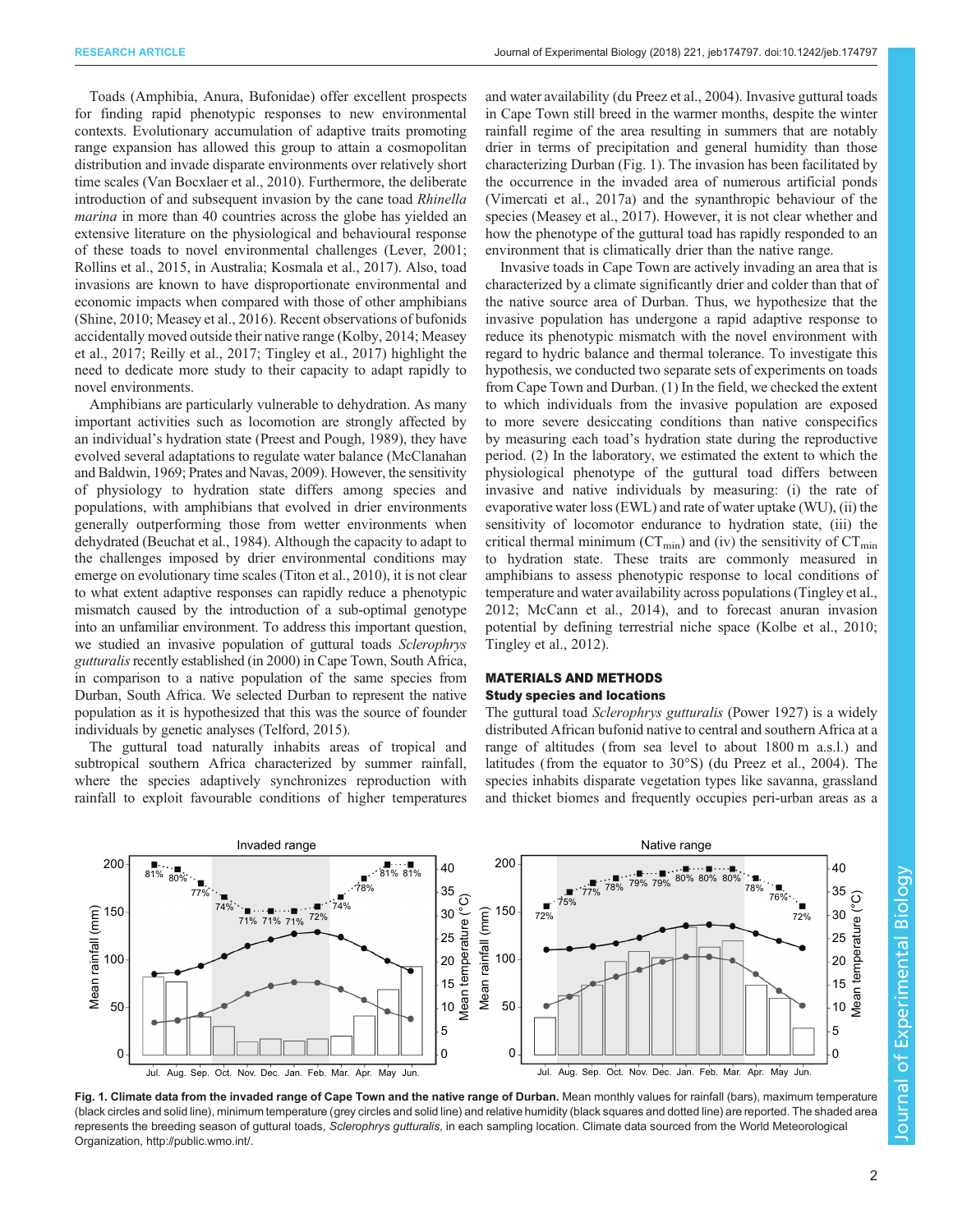result of highly synanthropic behaviour ([du Preez et al., 2004\)](#page-7-0). The guttural toad is a domestic exotic in South Africa [\(Measey et al.,](#page-7-0) [2017](#page-7-0)), being native in most of the country but not in the Western Cape, where an invasive population was first identified in Cape Town in 2000 [\(De Villiers, 2006\)](#page-7-0).

Adult toads were collected within an area of  $10 \text{ km}^2$  both in Cape Town (87 m a.s.l., 34°01′S, 18°25′E), where the population is still expanding every year [\(Measey et al., 2017\)](#page-7-0), and in Durban (75 m a.s.l., 29°47′S, 31°01′E), where the species is native. The two populations share similar altitudinal ranges and very similar peri-urban landscapes characterized by artificial breeding ponds [\(Vimercati et al., 2017a\)](#page-8-0).

Ethics clearance for research on captive toads was obtained from Stellenbosch University Animal Ethics Committee ( protocol number U-ACUD14-00112); collections in the native area (Durban) and in the invasive area (Cape Town) occurred under permission from KZN Wildlife ( permit number OP553/2015) and Cape Nature ( permit number 0056-AAA041-00088), respectively.

#### Hydration state in the field

In January and February 2016, adult toads were captured in Cape Town (sample size:  $n=35$ ,  $n=17$  males,  $n=18$  females; snout–vent length (SVL): mean±s.d. 75.2±8.7 mm, range 60.0–99.0 mm; body mass: mean $\pm$ s.d. 43.5 $\pm$ 19.0 g, range 20.7–114.5 g) and Durban (sample size:  $n=43$ ,  $n=20$  males,  $n=23$  females; SVL: mean $\pm$ s.d. 79.2±7.5 mm, range 66.4–96.0 mm; body mass: mean±s.d. 51.3± 18.5 g, range 27.3–103.0 g) every third night for a total of 2 weeks. At capture, we recorded air temperature and relative humidity (using a pocket weather meter, AZ-8910 5 in 1, AZ Instrument Corp., Taichung, Taiwan) and cloacal body temperature (using a thermocouple connected to a digital thermometer, CHY 507, CHY Firemate, Tainan City, Taiwan). Immediately after capture, each toad was first blotted with a paper towel, its bladder emptied by gently pressing the abdomen, and its body mass measured with a portable balance (±0.01 g, WTB 2000, Radwag, Radom, Poland). Then, the toad was placed in a plastic container filled to a depth of 20 mm with water to promote hydration and its body mass was measured every 15 min until it did not change more than 0.01 g between two consecutive measurements. As hydration state is a measure of the tissue hydration that does not include bladder water [\(Tracy et al., 2014](#page-7-0)), the toad's bladder was emptied before each body mass measurement. The final measurement was considered the fully hydrated body mass of the individual (hydration state of 100%; [Tracy et al., 2014\)](#page-7-0). Hydration state was calculated as initial body mass as a percentage of fully hydrated body mass. Toads that defecated during the experiment were removed from the analysis.

To investigate differences in field hydration state between the two populations, we performed a Kruskal–Wallis test. A Spearman correlation test was also performed between the hydration state and air temperature, body temperature and relative humidity to investigate their effect on individual hydration state.

## Laboratory housing

To test toad traits in the laboratory, adult toads were captured between December 2015 and February 2016 and housed in tanks with water and shelter *ad libitum* on a natural photoperiod, and fed mealworms (mealworm beetle Tenebrio molitor larvae) twice a week. The collection of preliminary data in the field led us to set the temperature and relative humidity of the room at a constant 23±2°C and 70±5%, respectively. Animals were not fed for 3 days before any experiment to avoid the effects of defecation and specific dynamic action (i.e. the increase in metabolic rate elicited by

feeding) on hydration and body mass [\(Secor and Faulkner, 2002\)](#page-7-0). Individuals tested in the laboratory were different from those used to estimate hydration state in the field and each toad was utilized in only one of the physiology experiments within 2 weeks from the day of capture.

#### EWL and WU

To estimate EWL and WU, the toads from Cape Town (sample size:  $n=22$ ,  $n=11$  males,  $n=11$  females; SVL: mean $\pm$ s.d. 72.5 $\pm$ 5.9 mm, range  $62.8-83.0$  mm; body mass: mean $\pm$ s.d.  $36.7\pm9.4$  g, range 23.4–57.3 g) and Durban (sample size:  $n=20$ ,  $n=10$  males,  $n=10$ females; SVL: mean±s.d. 74.2±4.7 mm, range 65.3–83.8 mm; body mass: mean±s.d. 39.1±8.6 g, range 26.0–59.7 g) were placed in individual plastic containers filled with water to a depth of 20 mm for 1 h and left in a climate-controlled room (23°C and relative humidity 65%), to ensure that they were fully hydrated before the tests. Then, the fully hydrated body mass of each individual (hydration state of 100%) was measured following the protocol described above to estimate hydration state in the field.

Each individual was subsequently placed inside a plastic wind tunnel (diameter 0.25 m, length 1 m) equipped at one end with a small electric fan that created an air flow of 0.1 m s<sup>-1</sup>, and weighed  $(\pm 0.01 \text{ g})$  at intervals of 15 min. Following [Titon et al. \(2010\)](#page-7-0), the toad was restricted to the tunnel end opposite the fan using a mesh barrier. The EWL trial stopped when the toad reached 80% of its fully hydrated body mass. We derived total surface area from fully hydrated body mass through the equation empirically derived by [McClanahan and Baldwin \(1969\)](#page-7-0), and calculated the effective surface area assuming the water-conserving posture exposes twothirds of the total area of the toad's body to the air ([Withers et al.,](#page-8-0) [1984;](#page-8-0) [Titon et al., 2010](#page-7-0)). The rate of EWL was calculated by dividing the regression of body mass (mg) against time (min) by the effective surface area (cm<sup>2</sup>) from each individual. As EWL may covary with the proportion of time spent in the water-conserving posture, we inspected toad posture in the plastic tube every 15 min following [Tingley et al. \(2012\)](#page-7-0).

After the EWL test, the dehydrated toads (hydration state of 80%) were placed individually in a plastic container filled with water to a depth of 10 mm, blotted with a paper towel and weighed  $(\pm 0.01 \text{ g})$ every 5 min. The experiment was stopped when body mass did not change between two consecutive weighings. Rate of WU was calculated from the regression of body mass (g) against time (min) following [Titon et al. \(2010\).](#page-7-0)

As water loss can be affected by the water-conserving posture, differences in EWL between the two populations were explored using ANCOVA with the proportion of time spent in a waterconserving posture used as a covariate, following [Tingley et al.](#page-7-0) [\(2012\)](#page-7-0). Differences in terms of WU between the two populations were evaluated by a t-test. To explore the occurrence of a correlation between EWL and WU and population of origin, we performed an ANCOVA with WU as the response variable and EWL as the covariate.

## Sensitivity of locomotor endurance to hydration state

The effect of hydration on performance was tested in 30 toads from Cape Town ( $n=15$  males,  $n=15$  females; SVL: mean $\pm$ s.d. 74.2 $\pm$ 8.6 mm, range 62.2–94.3 mm; body mass: mean±s.d. 41.5±16.1 g, range 22.9–85.4 g) and 24 toads from Durban  $(n=12 \text{ males}, n=12)$ females; SVL: mean±s.d. 73.7±6.5 mm, range 63.7–89.0 mm; body mass: mean $\pm$ s.d. 42.2 $\pm$ 12.9 g, range 27.5–77.7 g). To determine whether hydration status influenced locomotor endurance, toads at three hydration states (100%, 90% and 80% of fully hydrated mass;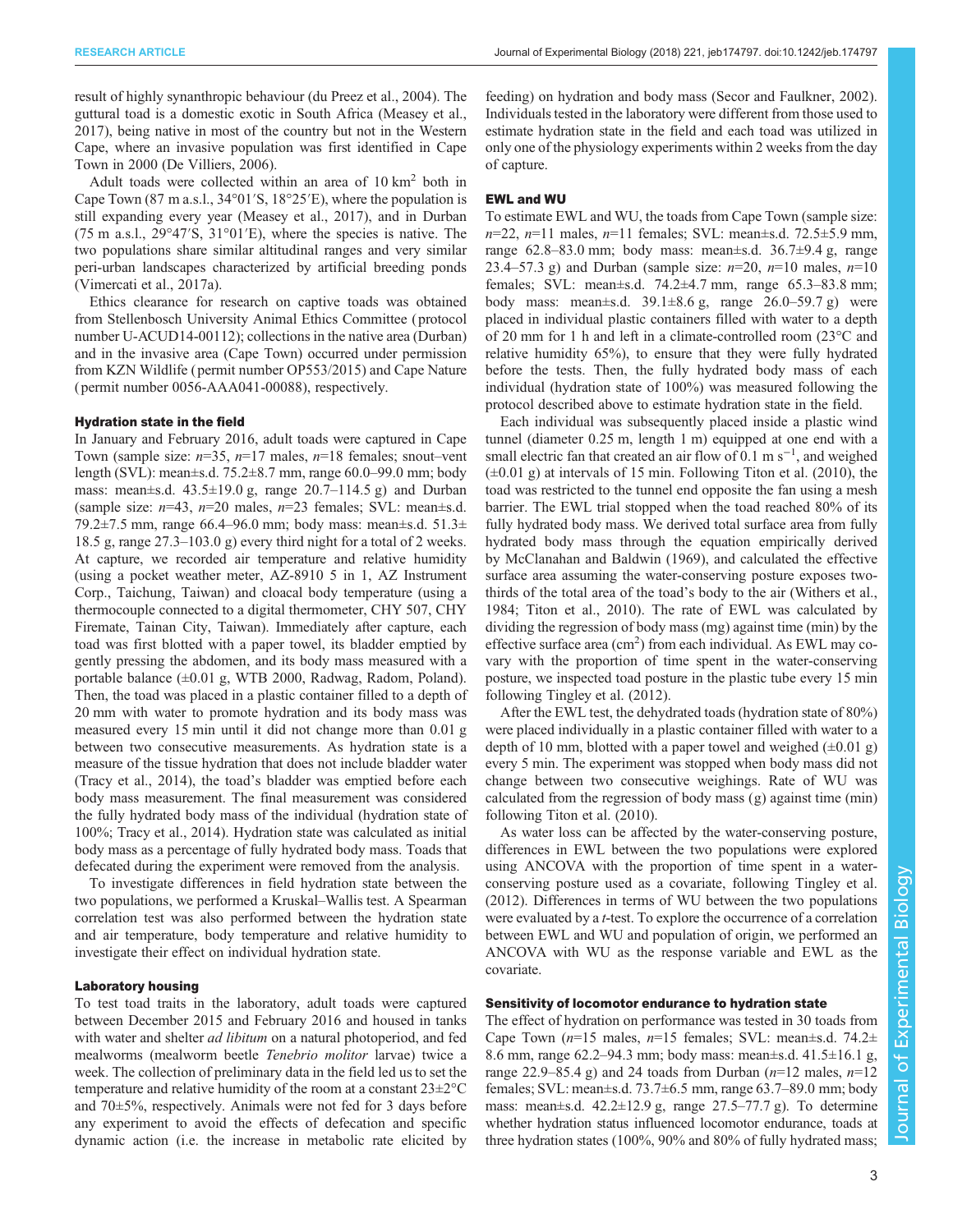<span id="page-3-0"></span>10 toads from Cape Town and 8 toads from Durban for each treatment) were tested on an indoor circular racetrack (4.1 m) using a rubber grip mat as a substrate [\(Tingley et al., 2012](#page-7-0)) at constant temperature and humidity (23°C and 70%, respectively). Different hydration states were obtained using the same protocol described in the previous sections. As toads were active after sunset at both sampling locations, we performed performance trials at night. Each toad was individually placed on the racetrack and stimulated to hop by gently tapping it on the urostyle with a stick. To regularize tapping time among individuals and between populations, the toads were tapped by G.V. at intervals of 1 s after each hop. For each toad, we counted the number of laps it performed until it did not voluntarily hop for 60 s (i.e. exhaustion). For each lap around the racetrack, we also recorded the time taken and the number of hops until exhaustion.

As two 80% hydrated individuals from Cape Town showed anomalous behaviour when placed on the racetrack (i.e. they did not hop for the first 45 s of the experiment and refused to hop again after about 30 s), we removed them from the analysis. Each individual was killed straight after the experiment by immersion in 1 g  $l^{-1}$ tricaine methanesulfonate (MS 222) for 20 min; SVL and tibia length were measured using a digital calliper in order to explore a possible role of morphology on hopping ability [\(Phillips and Shine,](#page-7-0) [2006](#page-7-0)).

We used ANOVA to investigate effects of population and hydration state on endurance (i.e. the total distance travelled expressed in m), speed  $(m s<sup>-1</sup>)$ , distance covered in the first 10 min (m) and number of hops per metre. Also, we performed ANOVA to study the effect of independent variables on endurance, speed and distance covered in the first 10 min, all expressed in multiples of SVL (body lengths).

## $CT<sub>min</sub>$  and its sensitivity to hydration state

We used 30 toads from Cape Town  $(n=15 \text{ males}, n=15 \text{ females})$ ; SVL: mean±s.d. 70.6±6.5 mm, range 52.0–80.8 mm; body mass: mean $\pm$ s.d. 34.0 $\pm$ 9.3 g, range 14.0–51.5 g) and 20 toads from Durban (n=10 males, n=10 females; SVL: mean±s.d. 68.8±5.6 mm, range 59.9–76.9 mm; body mass: mean $\pm$ s.d. 31.1 $\pm$ 7.3 g, range 20.6–42.8 g) to estimate  $CT_{\text{min}}$ . One hour before the experiment, individuals were placed in individual plastic containers filled with water to a depth of 20 mm, and kept inside a climate-controlled room (23°C and relative humidity 65%), to ensure that they were fully hydrated before the tests. Then each toad was weighed and individually placed in a metal chamber  $(80 \text{ mm} \quad L \times 100 \text{ mm})$ W×150 mm H) submerged in a fluid-filled Perspex jacket and connected to a water bath (Grant Gr150, Grant Instruments, Shepreth, UK) containing a 1:1 water:glycol mixture at 0°C. The aperture of the chamber was closed with acetate film to prevent the toad escaping and to maintain the targeted temperature and high humidity (∼100% relative humidity) within the chamber. Every 2 min, the toad was turned on its back in order to test the righting reflex [\(Spellerberg, 1972](#page-7-0)). In addition, body temperature was collected every 2 min with a thermocouple inserted into the cloaca to estimate cooling rate as the regression of temperature over time. The experiment was repeated until the toad was unable to right itself for 15 s ([Kolbe et al., 2010\)](#page-7-0); the  $CT_{min}$  was considered the highest body temperature at which the toad first lost its righting response. This method closely follows the protocol adopted by [Kolbe et al.](#page-7-0) [\(2010\)](#page-7-0) and [McCann et al. \(2014\)](#page-7-0) to estimate  $CT_{min}$  in cane toads, but we utilized a water bath, instead of a cooler box with ice, to standardize the chamber temperature and reduce the variation in cooling rate among individuals.

In order to test how the hydration state affects  $CT_{min}$ , the same toads previously tested for  $CT_{\text{min}}$  were placed 1 week later into the same plastic wind tunnel previously used to estimate EWL, and dehydrated until they reached 80% of their fully hydrated body mass. After that, we repeated the  $CT_{min}$  experiment as described above.

To explore differences between the two populations for  $CT_{\text{min}}$  in fully hydrated toads (100% hydration state), we used ANCOVA with body mass and cooling rate as covariates. Although body mass significantly affected cooling rate  $(P=0.0009)$ , body mass was not significant as a covariate and did not significantly differ between the two populations. Therefore, it was removed from the successive analyses ([Kolbe et al., 2010; McCann et al., 2014\)](#page-7-0). As each individual was tested for  $CT_{\text{min}}$  at the two different hydration states, we used repeated measures MANCOVA with population and hydration state as factors and cooling rate as covariate in order to test the effect of hydration state on  $CT_{min}$ . All analyses were conducted using R version 3.3.0 [\(https://www.r-project.org\)](https://www.r-project.org).

## RESULTS

## Field hydration state

On capture from the field, invasive toads were significantly less hydrated than were native toads (Cape Town 89.9±5.0%, Durban 96.2±4.3%, Kruskal–Wallis  $\chi^2$ =27.75, P<0.0001; Fig. 2). Although 10 out of 43 individuals collected in Durban were fully hydrated (hydration state of 100%) when collected as a result of being captured on a single rainy night ([Dataset 1\)](http://jeb.biologists.org/lookup/doi/10.1242/jeb.174797.supplemental), their removal from the analysis did not significantly change the mean field hydration state of the population  $(95.1 \pm 4.3\%)$  so we retained them in the analysis. Hydration state was positively correlated with relative humidity (Spearman's  $p=0.67$ ,  $P<0.0001$ ) but not correlated with air temperature ( $p=0.09$ ,  $P=0.41$ ) or body temperature ( $p=0.18$ ,  $P=0.11$ ).

## EWL and WU

The two populations did not differ in EWL once corrected for the time spent in water-conserving posture (Cape Town 0.93±0.22 mg cm<sup>-2</sup> min<sup>-1</sup>, Durban 0.89±0.18 mg cm<sup>-2</sup> min<sup>-1</sup>;  $F_{1,38}=0.35$ , P=0.558); notably, the time spent in this posture did



Fig. 2. Smoothed frequency distributions of field hydration states in invasive and native toads. The field hydration state is expressed as a percentage of the empty bladder body mass against the fully hydrated body mass, both measured in the field. Vertical lines represent means. Guttural toads, S. gutturalis, were collected from the invasive population of Cape Town (black curve, white shading, n=35) and the native population of Durban (grey curve and shading,  $n=43$ ).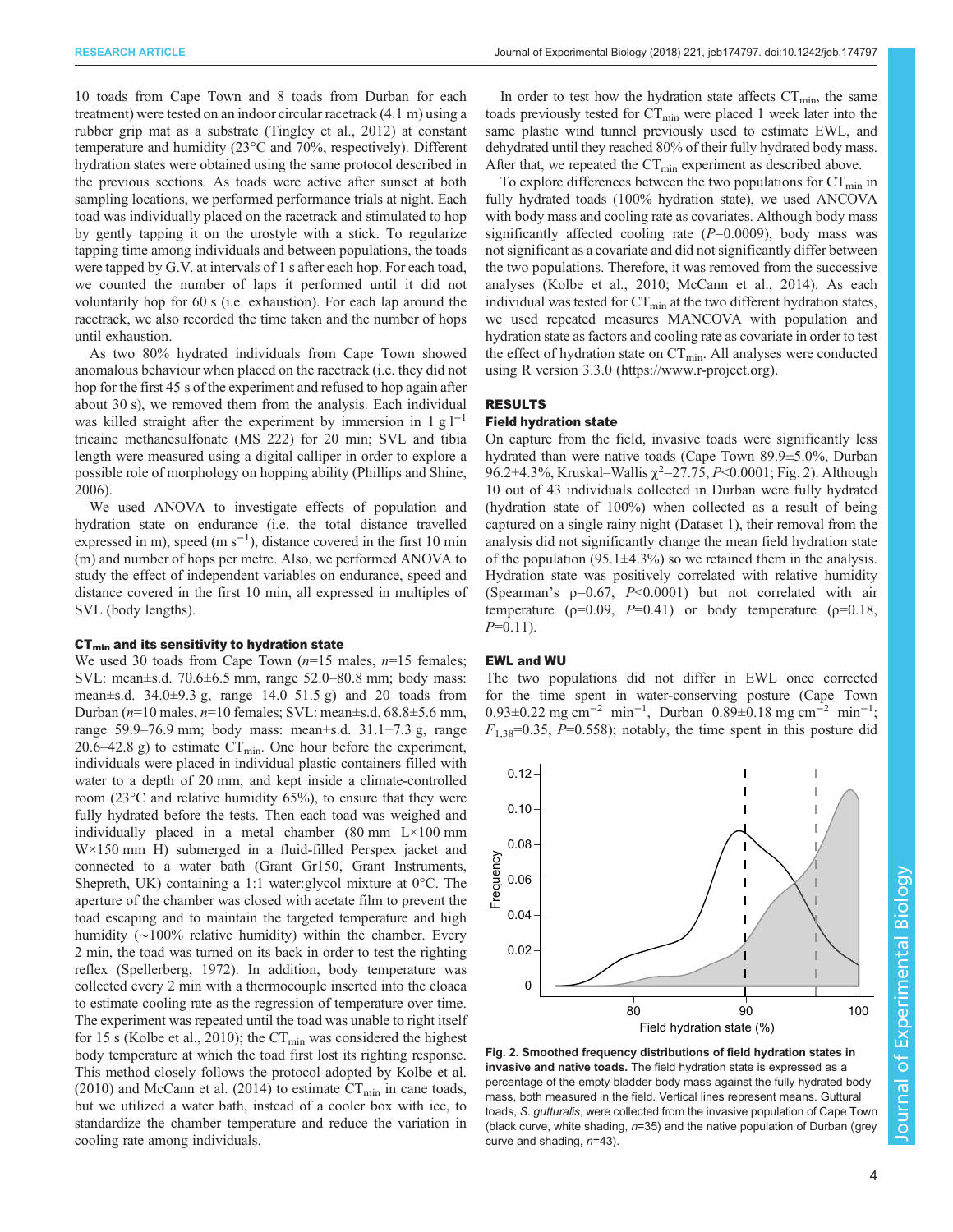<span id="page-4-0"></span>not differ between the two populations either. However, an interaction between time spent in water-conserving posture and population was detected  $(F_{1,38} = 4.62, P = 0.038)$ ; toads from Cape Town were more efficient than those from Durban in minimizing water loss through postural adjustments (Fig. 3; Cape Town,  $r=$ −0.84, P<0.0001; Durban, r=−0.45, P=0.044).

The two populations did not differ in terms of WU (Cape Town 24.41±11.21 g 100 g<sup>-1</sup> h<sup>-1</sup>, Durban 23.38±6.65 g 100 g<sup>-1</sup> h<sup>-1</sup>;  $t_{34.7}=0.37$ , P=0.72). Globally (among all individuals from both populations), EWL was positively correlated with WU rate  $(F<sub>1.38</sub>=16.55, P=0.0002)$ ; toads that lost water faster also gained water more rapidly. However, this relationship showed a population effect  $(F_{1,38} = 5.53, P = 0.024)$ ; EWL was positively correlated with WU in the invasive population  $(r=0.69, P=0.0003)$  but not correlated with WU in the native population  $(r=0.11, P=0.623)$ .

## Sensitivity of locomotor endurance to hydration state

Although endurance in invasive toads was about twice that of native toads for both dehydration treatments (Fig. 4A; [Dataset 1\)](http://jeb.biologists.org/lookup/doi/10.1242/jeb.174797.supplemental), the effect of desiccation on locomotion did not differ significantly between the two populations ([Table 1\)](#page-5-0). More generally, invasive toads seemed to outperform native toads when 90% and 80% hydrated but not when they were fully hydrated (Fig. 4). This may suggest that invasive toads were less sensitive to desiccation than native toads but that the small sample size did not allow detection of a significant difference between the two populations. Globally, hydration state affected locomotor endurance, with fully hydrated toads (100%) outperforming toads that were dehydrated (90% and 80%; [Table 1\)](#page-5-0). A population effect was detected for endurance, with invasive individuals able to cover longer distances than individuals from the native range [\(Table 1\)](#page-5-0). All the results reported above were analogous when locomotor endurance was expressed in SVL (body lengths) instead of distance (data not shown), suggesting that body size does not significantly affect endurance in this species. Also, neither SVL nor tibia length differed between populations or among treatments. This suggests that these morphological traits did not explain the variations observed in our groups ([Tingley et al., 2012](#page-7-0); [McCann et al., 2014\)](#page-7-0).



Fig. 3. Linear regression of evaporative water loss on percentage of time spent in water-conserving posture in invasive and native toads. Values of evaporative water loss (EWL, expressed in mg cm−<sup>2</sup> min−<sup>1</sup> ) from the y-axis are log-transformed. Guttural toads, S. gutturalis, were collected from the invasive population of Cape Town (r=−0.84, P<0.0001, n=22) and the native population of Durban (r=−0.45, P=0.044, n=20).

#### $CT<sub>min</sub>$  and its sensitivity to hydration state

When fully hydrated, invasive toads showed a lower  $CT_{min}$  than native conspecifics (Cape Town 7.1±1.3°C, Durban 8.2±1.9°C;  $F_{1,46}$ =3.95, P=0.048). Cooling rate significantly affected CT<sub>min</sub>  $(F<sub>1.46</sub>=10.93, P=0.0018)$  while an interaction effect between cooling rate and population was also observed  $(F_{1,46}=9.51,$  $P=0.0034$ ).

The two populations did not differ from each other in  $CT_{\text{min}}$ when tested across the two hydration states  $(F_{1,46}=1.66, P=0.10)$ . However, hydration state did not affect the  $CT_{\text{min}}$  ( $F_{1,46}=0.33$ )



Fig. 4. Effect of hydration state on locomotor endurance in invasive and native toads. (A) Endurance, (B) speed and (C) distance covered in the first 10 min. Boxes represent means±s.d.; whiskers extend to maxima and minima. Guttural toads, S. gutturalis, were collected from the invasive population of Cape Town ( $n=28$ ) and the native population of Durban ( $n=24$ ).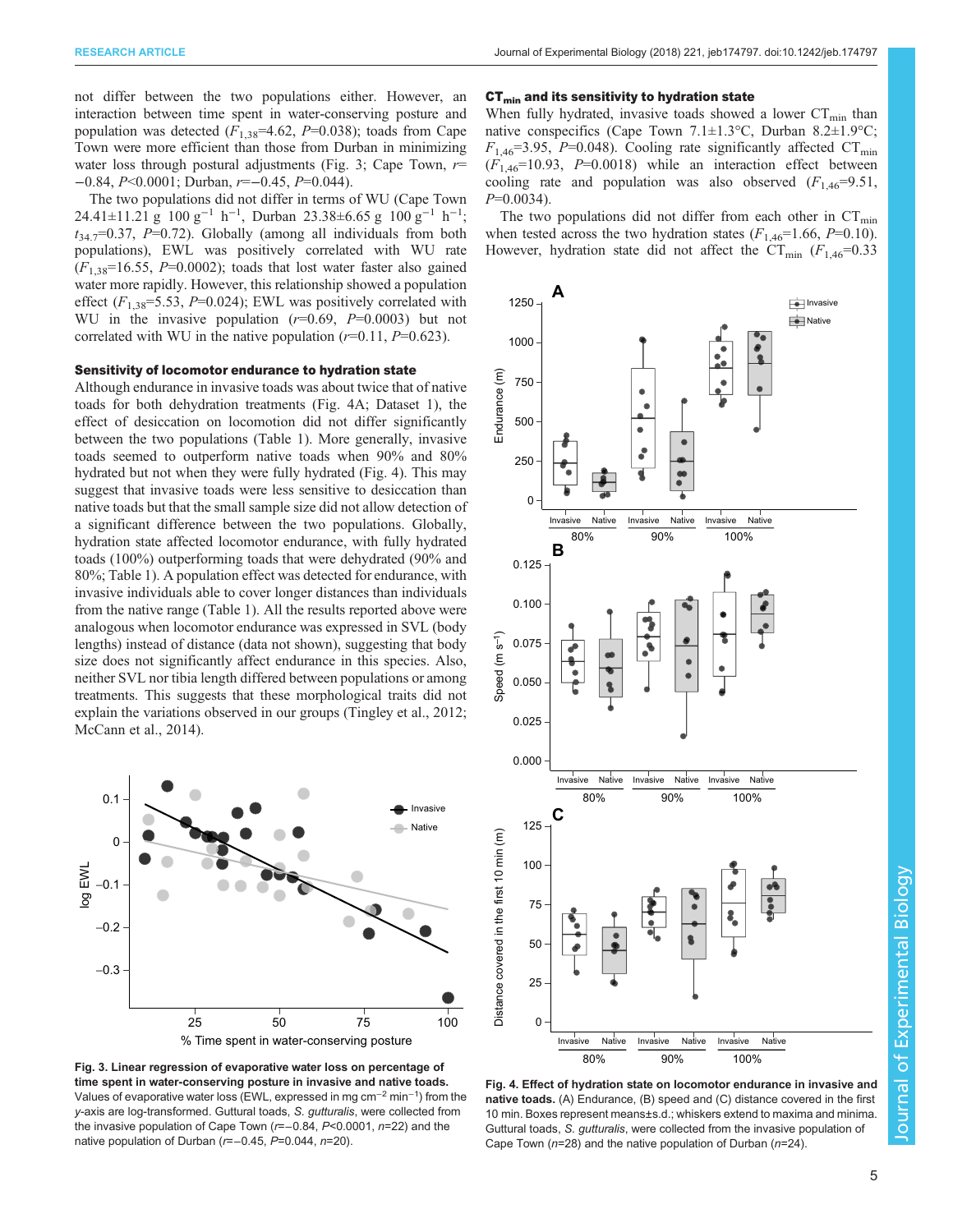<span id="page-5-0"></span>

| Table 1. Effects of population and hydration state on locomotor         |
|-------------------------------------------------------------------------|
| endurance in guttural toads, Sclerophrys gutturalis, from invasive Cape |
| Town and native Durban populations                                      |

| Variable                                 | Statistical test   | P           |
|------------------------------------------|--------------------|-------------|
| Endurance (m)                            |                    |             |
| Population                               | $F_{1.46} = 9.16$  | $P=0.004$   |
| <b>Hydration state</b>                   | $F_{2.46} = 31.19$ | P < 0.0001  |
| Population:hydration state               | $F_{2,46} = 2.18$  | $P = 0.124$ |
| Speed $(m s-1)$                          |                    |             |
| Population                               | $F_{1,46} = 0.723$ | $P=0.127$   |
| <b>Hydration state</b>                   | $F_{2,46} = 4.15$  | $P=0.022$   |
| Population:hydration state               | $F_{2,46} = 1.44$  | $P=0.25$    |
| Distance covered in the first 10 min (m) |                    |             |
| Population                               | $F_{1.46} = 1.95$  | $P = 0.169$ |
| <b>Hydration state</b>                   | $F_{2,46} = 8.17$  | $P=0.0009$  |
| Population:hydration state               | $F_{2.46} = 1.36$  | $P=0.27$    |
| Number of hops per metre                 |                    |             |
| Population                               | $F_{1,46} = 0.24$  | P=0.627     |
| <b>Hydration state</b>                   | $F_{2.46} = 1.10$  | $P = 0.340$ |
| Population:hydration state               | $F_{2,46} = 0.32$  | $P = 0.730$ |

Significant differences (P<0.05) are highlighted in bold.

 $P=0.75$ ), while cooling rate had a significant effect  $(F<sub>1.46</sub>=2.66$ ,  $P=0.0106$ ).

# **DISCUSSION**

We found that invasive guttural toads exposed to a novel environment for <2 decades show an adaptive response that reduces phenotypic mismatch in the invaded area. Consistent with the drier, colder environment of Cape Town, the invasive population has responded physiologically and behaviourally to reduce its sensitivity and exposure to potential stressors. Such a response indicates that invasive guttural toads have a higher potential to invade Cape Town, and possibly other drier environments, than we could infer from studies of the source population alone.

Invasive guttural toads exhibited lower field hydration states than native toads during the breeding season ([Fig. 2](#page-3-0)), suggesting that the lower precipitation and relative humidity that characterize the invaded Mediterranean range in summer expose the toads to more desiccating conditions than those experienced by native conspecifics ([Fig. 1\)](#page-1-0). Both the sampling sites (Cape Town and Durban) are characterized by a peri-urban landscape where residents maintain artificial ponds and irrigate their gardens. Thus, the climatic difference between invaded and native ranges is still evident despite the landscape homogenization caused by urbanization, and may have relevant repercussions for the fitness of the invaders, especially during the reproductive season.

Amphibian physiological performance is negatively affected by a decrease in hydration state ([Preest and Pough, 1989; Titon et al.,](#page-7-0) [2010](#page-7-0)). As a consequence, we predicted that populations invading environments characterized by more desiccating conditions should respond by regulating water exchange more effectively and/or developing lower physiological sensitivity to dehydration. Our findings confirm this prediction and show that adaptive responses reducing phenotypic mismatch with the invaded environment may occur on a relatively short time scale (<2 decades). Although the invasive and native populations did not exhibit markedly different rates of EWL or WU, individuals from Cape Town minimized water loss more effectively through a more efficient use of a waterconserving posture [\(Fig. 3](#page-4-0)). Therefore, in addition to an adaptive shift, plastic behavioural mechanisms could partially compensate for the low plasticity of physiological traits such as skin permeability [\(Snell-Rood, 2013](#page-7-0); [Davies et al., 2015\)](#page-6-0).

Changes in behaviour have been detected in invasive species exposed to environmental conditions different from those to which they had adapted, both across ([Pizzatto and Shine, 2008; Liebl and](#page-7-0) [Martin, 2012\)](#page-7-0) and within generations, through behavioural plasticity ([Terkel, 1995](#page-7-0), in mammals; [Price et al., 2008](#page-7-0), in birds; [Pettit et al., 2016,](#page-7-0) in frogs). Behavioural plasticity is also a predictor of invasion success across many taxa ([Wright et al., 2010;](#page-8-0) [Amiel](#page-6-0) [et al., 2011\)](#page-6-0).

Intriguingly, EWL and WU were positively correlated in the invasive toad population (Cape Town), while no such correlation was detected in toads from the native area (Durban). This suggests that only toads inhabiting the drier environment counterbalance a faster water loss through fast WU. This is similar to observations by [Tingley et al. \(2012\)](#page-7-0) in invasive cane toads, Rhinella marina, from a semi-arid and a mesic environment. We used the same dessication protocol as [Tingley et al. \(2012\),](#page-7-0) i.e. air flow in a wind tunnel, to induce a relatively rapid dehydration rate, which may have imposed stress on the animals and impeded a prompt effective physiological response such as water absorption through the pelvic patch in native, but not in invasive, toads [\(McClanahan and Baldwin, 1969](#page-7-0); [Titon](#page-7-0) [et al., 2010](#page-7-0)). Testing the correlation between EWL and WU across populations and species exposed to differential hydric regimes seems ripe for further investigation. However, we suggest inducing desiccation through more natural experimental procedures, as recently done by [Kosmala et al. \(2017\)](#page-7-0).

As reported in other species of amphibians [\(Titon et al., 2010](#page-7-0); [Tingley et al., 2012](#page-7-0); [Kosmala et al., 2017\)](#page-7-0), guttural toad locomotor performance is affected by hydration state (Table 1); this implies that in the invaded range, the capacity of the species to disperse and migrate during the breeding season is constrained by the hot, dry Mediterranean summers. Invasive toads are exposed to desiccating conditions that make the phenotype of the species sub-optimal in the invaded area, thus causing a phenotypic mismatch. We show that invasive toads may be responding to these constraints (1) through behavioural means (adopting a more effective water-conserving posture) and (2) by balancing high rates of EWL with fast WU. However, our study also shows that individuals from the invaded range notably, but not significantly, outperformed native conspecifics when dehydrated; for example, endurance of invasive toads was about twice that of native toads in both dehydration treatments [\(Fig. 4](#page-4-0)A; [Dataset 1\)](http://jeb.biologists.org/lookup/doi/10.1242/jeb.174797.supplemental). Conversely, native toads had slightly higher endurance than invasive toads when fully hydrated [\(Fig. 4](#page-4-0)). This contrast could suggest a trade-off in performance, such that enhanced performance when dehydrated has come at the cost to performance when hydrated [\(Kosmala et al., 2017\)](#page-7-0). Given the striking difference in sensitivity of locomotion to hydration state between the two populations, the lack of statistical power in our analysis (Table 1) is probably due to sample size constraints and wide inter-individual variation in locomotor ability [\(Fig. 4\)](#page-4-0); although logistic constraints did not allow us to test endurance in a larger number of individuals, increasing the sample size in future studies may reveal significant differences between toads in native and invaded ranges as recently observed in the cane toad [\(Kosmala et al., 2017\)](#page-7-0).

Although at this stage we cannot conclusively identify the mechanism responsible for reducing the phenotypic mismatch (e.g. local adaptation versus phenotypic plasticity; see [Rollins et al.,](#page-7-0) [2015\)](#page-7-0), our findings have both evolutionary and conservation implications. Firstly, reduction of phenotypic mismatch could suggest the onset of a genetic change [\(Lee, 2002](#page-7-0); [Strauss et al.,](#page-7-0) [2006;](#page-7-0) [Whitney and Gabler, 2008](#page-8-0)) as a result of the classic mechanism of natural selection ([Lande, 1976\)](#page-7-0); for example, if individuals less sensitive to dehydration have higher fitness than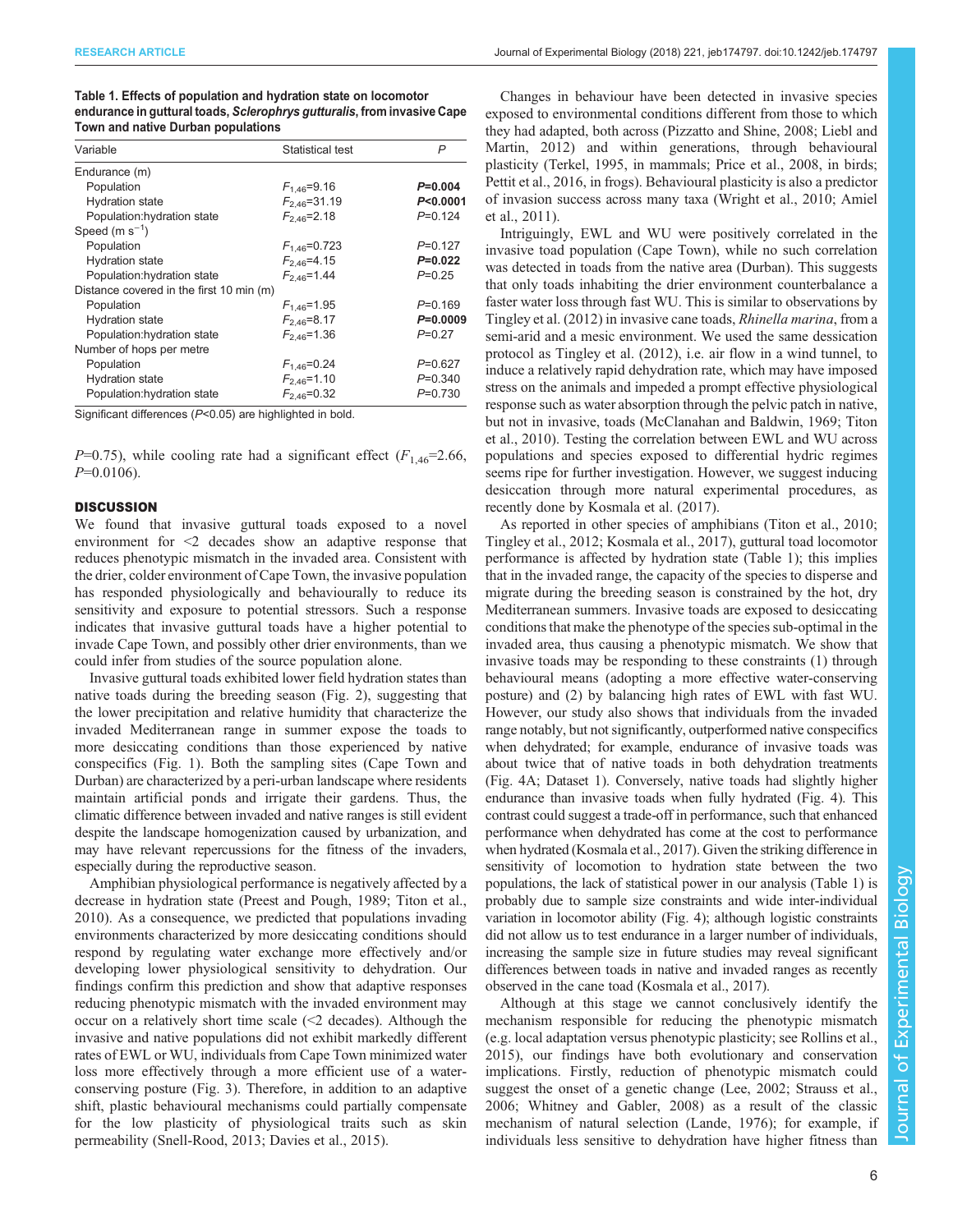<span id="page-6-0"></span>conspecifics as a consequence of reaching breeding sites faster (i.e. local adaptation). A genetic change may also be due to spatial disequilibrium dynamics such as spatial selection [\(Shine et al.,](#page-7-0) [2011](#page-7-0)); for example, if individuals less sensitive to dehydration disperse further than conspecifics and exploit low-density areas beyond the invasion front. Alternatively, the mismatch reduction may be promoted by environmentally induced plasticity, where prolonged exposure to dry conditions causes changes in individuals, permitting a better performance when dehydrated but at a cost to performance when hydrated [\(DeWitt et al., 1998](#page-7-0); [Relyea, 2002\)](#page-7-0). As the exact translocation pathway of guttural toads to Cape Town is unknown [\(Measey et al., 2017\)](#page-7-0), we also cannot exclude the possibility that severe conditions of temperature and desiccation during transport may have selected only the most tolerant individuals, thus filtering the founders' phenotype [\(Tingley et al., 2010](#page-7-0)). Lastly, neutral mechanisms, such as genetic drift or random founder effect, could also have reduced phenotypic mismatch, although this seems improbable considering the clear adaptive significance of the reduction. Controlled translocation or common-garden experiments may help to investigate whether this rapid response has an evolutionary component or derives from phenotypic plasticity [\(Moloney et al.,](#page-7-0) [2009](#page-7-0); [Pettit et al., 2016](#page-7-0); [Gruber et al., 2017; Ramenofsky et al., 2017\)](#page-7-0). As local adaptation may reduce physiological sensitivity to dehydration over time and accelerate the invasion spread, this investigation could have additional management implications. More generally our study suggests that models incorporating locomotion ability to forecast invasion potential should consider the lower sensitivity of Cape Town toads to dehydration; ignoring this distinction could significantly underestimate invasion potential [\(Urban et al., 2007](#page-8-0); [Whitney and Gabler, 2008\)](#page-8-0).

The invasive population of guttural toads is currently spreading, and toads colonize new ponds every year through leading edge dispersal ([Measey et al., 2017\)](#page-7-0). Since they were first detected, guttural toads have invaded an area of  $10 \text{ km}^2$ ; in the last 5 years, the invasion front has advanced about 2 km [\(Vimercati et al., 2017a\)](#page-8-0). However, this spread rate is low when compared with that of other invasive toad populations [\(Urban et al., 2007](#page-8-0); [Moore et al., 2015\)](#page-7-0). Many factors such as the constant removal of guttural toads by an eradication programme or the high density of available breeding sites in Cape Town ([Vimercati et al., 2017b](#page-8-0)) may contribute to this rate of spread. We suggest that mark–recapture and radio-tracking studies performed in both native and invasive populations ([Pizzatto](#page-7-0) [et al., 2017\)](#page-7-0) could link physiological and behavioural constraints to the actual dispersal of the species in the field.

Cape Town is generally colder than Durban ([Fig. 1](#page-1-0)); furthermore, the mean July minimum temperature, known to be a reliable predictor of  $CT_{\text{min}}$  for toads in the southern hemisphere ([Kolbe](#page-7-0) [et al., 2010](#page-7-0)), is notably lower in Cape Town than in Durban (7°C and 10.5°C, respectively, World Meteorological Organization, <http://public.wmo.int/>). As  $CT_{min}$  and thermal tolerance are highly plastic in some amphibian species ([Kolbe et al., 2010; McCann](#page-7-0) [et al., 2014, 2018](#page-7-0)), the difference between the two populations may be due to thermal acclimation (i.e. phenotypic plasticity) on a short time scale. This rapid phenotypic response may be adaptive in the invaded range, prolonging the activity of invasive toads in the coldest months of the year [\(Seebacher and Franklin, 2011; McCann](#page-7-0) [et al., 2014](#page-7-0)). Interestingly,  $CT_{\text{min}}$  recorded in guttural toads and its relationship with the mean July minimum temperature of Cape Town and Durban are analogous to the values detected in cane toads, Rhinella marina, invading areas of Australia across a broad latitudinal and longitudinal range (see table 1 in [Kolbe et al., 2010\)](#page-7-0). As the guttural toad inhabits areas characterized by disparate

latitudes and elevations across central and southern Africa, more studies should be conducted on this species to investigate to what extent its thermal tolerance is fine-tuned by environmental conditions [\(Seebacher and Franklin, 2011](#page-7-0); [McCann et al., 2018](#page-7-0)).

In summary, we have shown that invasive guttural toads have undergone an adaptive response that reduces the difference (i.e. mismatch) between their actual phenotypes and the phenotypes that 'would be best suited in the invaded environment' ([Hendry et al.,](#page-7-0) [2011\)](#page-7-0). We have also shown that this response does not necessarily require long time scales to occur and instead can be detected during the initial phase of an invasion. Although more studies are needed to distinguish among rapid genetic–epigenetic adaptation, phenotypic plasticity and founder effects/genetic drift, the consequences of this response should not be underestimated (Carroll, 2008; [Whitney](#page-8-0) [and Gabler, 2008](#page-8-0)). It may allow guttural toads, like other toad species ([Urban et al., 2007](#page-8-0); [Van Bocxlaer et al., 2010](#page-8-0); [Kosmala](#page-7-0) [et al., 2017\)](#page-7-0), to survive, breed and expand into environments that are theoretically inhospitable, and hamper our capacity to predict invasion potential and/or adopt management countermeasures.

#### **Acknowledgements**

We would like to thank Scott Carroll and Nitya Prakash Mohanty for reading the manuscript and giving critical comments that strongly improved its quality. We would also like to thank Mohlamatsane Mokhatla for fruitful discussions during the early stages of the study and Jonathan Bell and Alex Rebelo for their help in the field.

#### Competing interests

The authors declare no competing or financial interests.

#### Author contributions

Conceptualization: G.V., S.J.D., J.M.; Methodology: G.V., S.J.D., J.M.; Software: G.V.; Validation: G.V.; Formal analysis: G.V.; Investigation: G.V.; Resources: G.V., S.J.D., J.M.; Data curation: G.V.; Writing - original draft: G.V.; Writing - review & editing: G.V., S.J.D., J.M.; Visualization: G.V.; Supervision: S.J.D., J.M.; Project administration: S.J.D., J.M.; Funding acquisition: S.J.D., J.M.

#### Funding

The study was supported by the Department of Science and Technology–National Research Foundation (DST-NRF) Centre of Excellence for Invasion Biology. G.V. would like to acknowledge the National Research Foundation for financial assistance.

#### Supplementary information

Supplementary information available online at <http://jeb.biologists.org/lookup/doi/10.1242/jeb.174797.supplemental>.

#### References

- Amiel, J. J., Tingley, R. and Shine, R. [\(2011\). Smart moves: effects of relative brain](http://dx.doi.org/10.1371/journal.pone.0018277) [size on Establishment success of invasive amphibians and reptiles.](http://dx.doi.org/10.1371/journal.pone.0018277) PLoS One 6, [e18277.](http://dx.doi.org/10.1371/journal.pone.0018277)
- [Beuchat, C. A., Pough, F. H. and Stewart, M. M.](http://dx.doi.org/10.1007/BF00684411) (1984). Response to simultaneous [dehydration and thermal stress in three species of Puerto Rican frogs.](http://dx.doi.org/10.1007/BF00684411) J. Comp. [Physiol. B Biochem. Syst. Environ. Physiol.](http://dx.doi.org/10.1007/BF00684411) 154, 579-585.
- Broennimann, O., Treier, U. A., Müller-Schä[rer, H., Thuiller, W., Peterson, A. T.](http://dx.doi.org/10.1111/j.1461-0248.2007.01060.x) and Guisan, A. [\(2007\). Evidence of climatic niche shift during biological invasion.](http://dx.doi.org/10.1111/j.1461-0248.2007.01060.x) Ecol. Lett. 10[, 701-709.](http://dx.doi.org/10.1111/j.1461-0248.2007.01060.x)
- [Campbell-Staton, S. C., Cheviron, Z. A., Rochette, N., Catchen, J., Losos, J. B.](http://dx.doi.org/10.1126/science.aam5512) and Edwards, S. V. [\(2017\). Winter storms drive rapid phenotypic, regulatory, and](http://dx.doi.org/10.1126/science.aam5512) [genomic shifts in the green anole lizard.](http://dx.doi.org/10.1126/science.aam5512) Science 357, 495-498.
- Carroll, S. P. [\(2008\). Facing change: forms and foundations of contemporary](http://dx.doi.org/10.1111/j.1365-294X.2007.03484.x) [adaptation to biotic invasions.](http://dx.doi.org/10.1111/j.1365-294X.2007.03484.x) Mol. Ecol. 17, 361-372.
- [Carroll, S. P., Hendry, A. P., Reznick, D. N. and Fox, C. W.](http://dx.doi.org/10.1111/j.1365-2435.2007.01289.x) (2007). Evolution on [ecological time-scales.](http://dx.doi.org/10.1111/j.1365-2435.2007.01289.x) Funct. Ecol. 21, 387-393.
- Colautti, R. I. and Lau, J. A. (2015). Contemporary evolution during invasion: evidence for differentiation, natural selection, and local adaptation. Mol. Ecol. 24, 1999-2017.
- [Davidson, A. M., Jennions, M. and Nicotra, A. B.](http://dx.doi.org/10.1111/j.1461-0248.2011.01596.x) (2011). Do invasive species [show higher phenotypic plasticity than native species and, if so, is it adaptive? A](http://dx.doi.org/10.1111/j.1461-0248.2011.01596.x) [meta-analysis.](http://dx.doi.org/10.1111/j.1461-0248.2011.01596.x) Ecol. Lett. 14, 419-431.
- [Davies, S. J., McGeoch, M. A. and Clusella-Trullas, S.](http://dx.doi.org/10.1016/j.cbpa.2015.06.033) (2015). Plasticity of thermal [tolerance and metabolism but not water loss in an invasive reed frog.](http://dx.doi.org/10.1016/j.cbpa.2015.06.033) Comp. [Biochem. Physiol., Part A Mol. Integr. Physiol.](http://dx.doi.org/10.1016/j.cbpa.2015.06.033) 189, 11-20.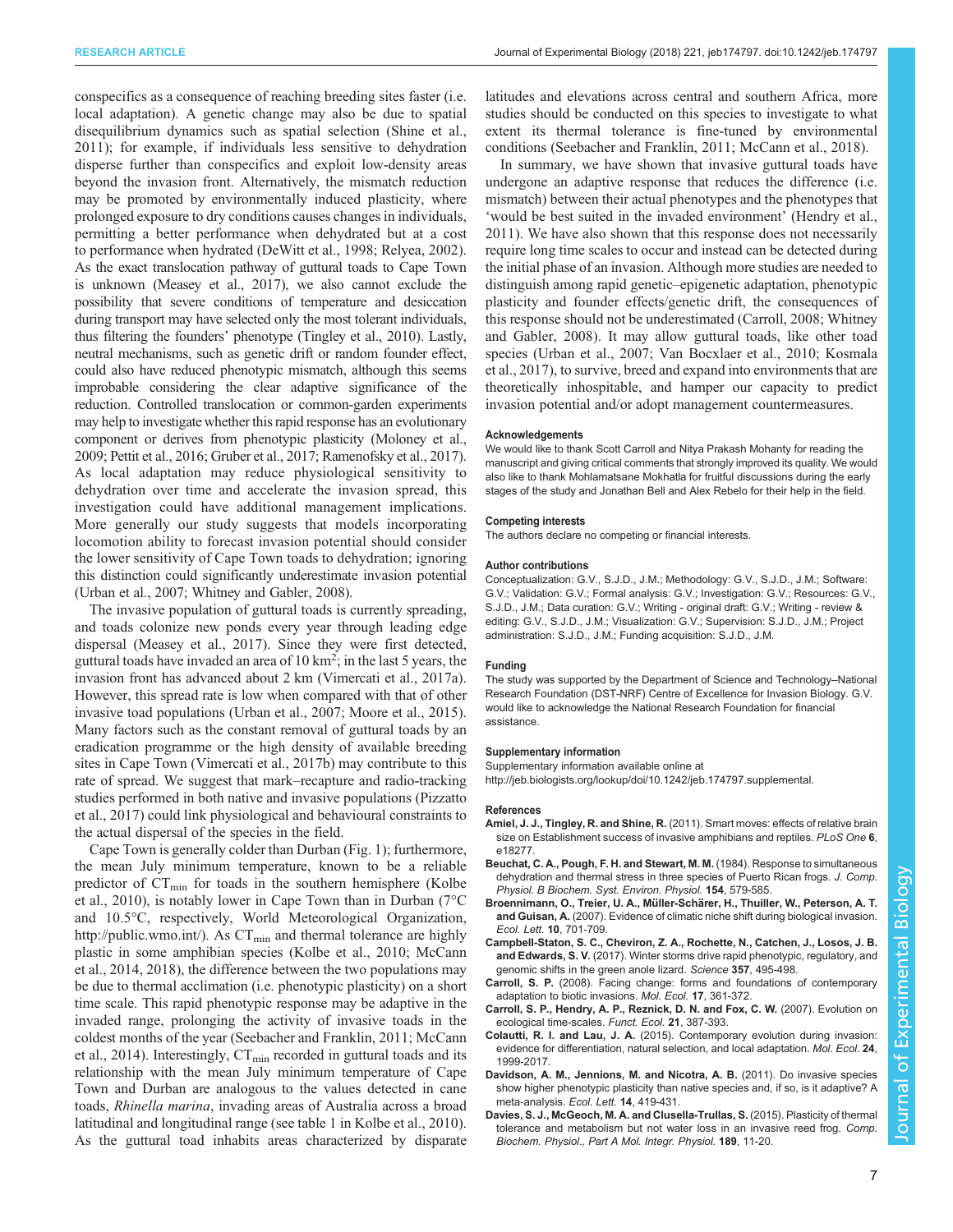- <span id="page-7-0"></span>de Amorim, M. E., Schoener, T. W., Santoro, G. R. C. C., Lins, A. C. R., Piovia-Scott, J. and Brandão, R. A. (2017). Lizards on newly created islands independently and rapidly adapt in morphology and diet. Proc. Natl. Acad. Sci. USA 114, 8812-8816.
- De Villiers, A. (2006). Amphibia: Anura: Bufonidae Bufo gutturalis Power, 1927 guttural toad introduced population. African Herp News 40, 28-30.
- [DeWitt, T. J., Sih, A. and Wilson, D. S.](http://dx.doi.org/10.1016/S0169-5347(97)01274-3) (1998). Costs and limits of phenotypic plasticity. [Trends Ecol. Evol.](http://dx.doi.org/10.1016/S0169-5347(97)01274-3) 13, 77-81.
- du Preez, L. H., Weldon, C., Cunningham, M. and Turner, A. (2004). Bufo gutturalis Power, 1927. In Atlas and Red Data Book of the Frogs of South Africa (ed. L.R. Minter, M. Burger, J.A. Harrison, H.H. Braack, P.J. Bishop and D. Knoepfer), pp. 67-69. Smithsonian Institution and Avian Demographic Unit.
- [Ghalambor, C. K., McKay, J. K., Carroll, S. P. and Reznick, D. N.](http://dx.doi.org/10.1111/j.1365-2435.2007.01283.x) (2007). Adaptive [versus non-adaptive phenotypic plasticity and the potential for contemporary](http://dx.doi.org/10.1111/j.1365-2435.2007.01283.x) [adaptation in new environments.](http://dx.doi.org/10.1111/j.1365-2435.2007.01283.x) Funct. Ecol. 21, 394-407.
- [Gruber, J., Brown, G., Whiting, M. J. and Shine, R.](http://dx.doi.org/10.1098/rsos.170789) (2017). Is the behavioural [divergence between range-core and range-edge populations of cane toads](http://dx.doi.org/10.1098/rsos.170789) (Rhinella marina[\) due to evolutionary change or developmental plasticity?](http://dx.doi.org/10.1098/rsos.170789) Royal [Soc. Open Sci.](http://dx.doi.org/10.1098/rsos.170789) 4, 170789.
- [Hendry, A. P., Kinnison, M. T., Heino, M., Day, T., Smith, T. B., Fitt, G.,](http://dx.doi.org/10.1111/j.1752-4571.2010.00165.x) [Bergstrom, C. T., Oakeshott, J., Jørgensen, P. S., Zalucki, M. P. et al.](http://dx.doi.org/10.1111/j.1752-4571.2010.00165.x) [\(2011\). Evolutionary principles and their practical application.](http://dx.doi.org/10.1111/j.1752-4571.2010.00165.x) Evol. Appl. 4, [159-183.](http://dx.doi.org/10.1111/j.1752-4571.2010.00165.x)
- [Hierro, J. L., Maron, J. L. and Callaway, R. M.](http://dx.doi.org/10.1111/j.0022-0477.2004.00953.x) (2005). A biogeographical approach [to plant invasions: The importance of studying exotics in their introduced and](http://dx.doi.org/10.1111/j.0022-0477.2004.00953.x) [native range.](http://dx.doi.org/10.1111/j.0022-0477.2004.00953.x) J. Ecol. 93, 5-15.
- [Kolbe, J. J., Kearney, M., Shine, R. and Kolbe, J.](http://dx.doi.org/10.1890/09-1973.1) (2010). Modeling the [consequences of thermal trait variation for the cane toad invasion of Australia.](http://dx.doi.org/10.1890/09-1973.1) Ecol. Appl. 20[, 2273-2285.](http://dx.doi.org/10.1890/09-1973.1)
- Kolby, J. E. [\(2014\). Stop Madagascar](http://dx.doi.org/10.1038/509563a)'s toad invasion now. Nature 509, 563.
- [Kosmala, G., Christian, K., Brown, G. and Shine, R.](http://dx.doi.org/10.1098/rsos.170517) (2017). Locomotor [performance of cane toads differs between native-range and invasive](http://dx.doi.org/10.1098/rsos.170517) populations. [Royal Soc. Open Sci.](http://dx.doi.org/10.1098/rsos.170517) 4, 170517.
- [Laland, K. N., Uller, T., Feldman, M. W., Sterelny, K., Mu](http://dx.doi.org/10.1098/rspb.2015.1019)̈ller, G. B., Moczek, A., Jablonka, E. and Odling-Smee, J. [\(2015\). The extended evolutionary synthesis:](http://dx.doi.org/10.1098/rspb.2015.1019) [its structure, assumptions and predictions.](http://dx.doi.org/10.1098/rspb.2015.1019) Proc. R. Soc. Lond. B Biol. Sci. 282, [20151019.](http://dx.doi.org/10.1098/rspb.2015.1019)
- Lande, R. [\(1976\). Natural selection and random genetic drift in phenotypic](http://dx.doi.org/10.1111/j.1558-5646.1976.tb00911.x) evolution. [Source: Evolution](http://dx.doi.org/10.1111/j.1558-5646.1976.tb00911.x) 30, 314-334.
- Lee, C. E. [\(2002\). Evolutionary genetics of invasive species.](http://dx.doi.org/10.1016/S0169-5347(02)02554-5) Trends Ecol. Evol. 17, [386-391.](http://dx.doi.org/10.1016/S0169-5347(02)02554-5)
- Lever, C. (2001). The Cane Toad. The History and Ecology of a Successful Colonist. Otley, West Yorkshire: Westbury Academic and Scientific Publishing.
- Liao, H., D'[antonio, C. M., Chen, B., Huang, Q. and Peng, S.](http://dx.doi.org/10.1111/oik.02372) (2016). How much do [phenotypic plasticity and local genetic variation contribute to phenotypic](http://dx.doi.org/10.1111/oik.02372) [divergences along environmental gradients in widespread invasive plants?](http://dx.doi.org/10.1111/oik.02372) A [Meta Analysis. Oikos](http://dx.doi.org/10.1111/oik.02372) 125, 905-917.
- Liebl, A. L. and Martin, L. B. [\(2012\). Exploratory behaviour and stressor hyper](http://dx.doi.org/10.1098/rspb.2012.1606)[responsiveness facilitate range expansion of an introduced songbird.](http://dx.doi.org/10.1098/rspb.2012.1606) [Proc. R. Soc. Lond., B, Biol. Sci.](http://dx.doi.org/10.1098/rspb.2012.1606) 279, 4375-4381.
- [McCann, S., Greenlees, M. J., Newell, D. and Shine, R.](http://dx.doi.org/10.1111/1365-2435.12255) (2014). Rapid acclimation [to cold allows the cane toad to invade montane areas within its Australian range.](http://dx.doi.org/10.1111/1365-2435.12255) Funct. Ecol. 28[, 1166-1174.](http://dx.doi.org/10.1111/1365-2435.12255)
- [McCann, S. M., Kosmala, G. K., Greenlees, M. J. and Shine, R.](http://dx.doi.org/10.1093/conphys/cox072) (2018). [Physiological plasticity in a successful invader: rapid acclimation to cold occurs](http://dx.doi.org/10.1093/conphys/cox072) [only in cool-climate populations of cane toads \(](http://dx.doi.org/10.1093/conphys/cox072)Rhinella marina). Conserv. Physiol. 6[, cox072.](http://dx.doi.org/10.1093/conphys/cox072)
- Mcclanahan, L. and Baldwin, R. [\(1969\). Rate of water uptake through the](http://dx.doi.org/10.1016/0010-406X(69)91351-6) integument of the desert toad, Bufo punctatus. [Comp. Biochem. Physiol. A Comp.](http://dx.doi.org/10.1016/0010-406X(69)91351-6) Physiol. 28[, 381-389.](http://dx.doi.org/10.1016/0010-406X(69)91351-6)
- [Measey, G. J., Vimercati, G., de Villiers, F. A., Mokhatla, M., Davies, S. J., Thorp,](http://dx.doi.org/10.1111/ddi.12462) [C. J., Rebelo, A. D. and Kumschick, S.](http://dx.doi.org/10.1111/ddi.12462) (2016). A global assessment of alien [amphibian impacts in a formal framework.](http://dx.doi.org/10.1111/ddi.12462) Divers. Distrib. 22, 970-981.
- [Measey, J., Davies, S. J., Vimercati, G., Rebelo, A., Schmidt, W. and Turner, A.](http://dx.doi.org/10.4102/abc.v47i2.2117) [\(2017\). Invasive amphibians in southern Africa: a review of invasion pathways.](http://dx.doi.org/10.4102/abc.v47i2.2117) Bothalia 47[, a2117.](http://dx.doi.org/10.4102/abc.v47i2.2117)
- Moloney, K. A., Holzapfel, C., Tielbö[rger, K., Jeltsch, F. and Schurr, F. M.](http://dx.doi.org/10.1016/j.ppees.2009.05.002) (2009). [Rethinking the common garden in invasion research.](http://dx.doi.org/10.1016/j.ppees.2009.05.002) Perspect. Plant Ecol. Evol. Syst. 11[, 311-320.](http://dx.doi.org/10.1016/j.ppees.2009.05.002)
- Monty, A., Bizoux, J.-P., Escarré, J. and Mahy, G. (2013). Rapid plant invasion in [distinct climates involves different sources of phenotypic variation.](http://dx.doi.org/10.1371/journal.pone.0055627) PLoS ONE 8, [e55627.](http://dx.doi.org/10.1371/journal.pone.0055627)
- [Moore, M., Francois Solofo Niaina Fidy, J. and Edmonds, D.](http://dx.doi.org/10.1177/194008291500800210) (2015). The new [toad in town: distribution of the Asian toad,](http://dx.doi.org/10.1177/194008291500800210) Duttaphrynus melanostictus, in the [Toamasina area of eastern Madagascar.](http://dx.doi.org/10.1177/194008291500800210) Trop. Conserv. Sci. 8, 440-455.
- Moran, E. V. and Alexander, J. M. [\(2014\). Evolutionary responses to global](http://dx.doi.org/10.1111/ele.12262) [change: lessons from invasive species.](http://dx.doi.org/10.1111/ele.12262) Ecol. Lett. 17, 637-649.
- Novak, S. J. [\(2007\). The role of evolution in the invasion process.](http://dx.doi.org/10.1073/pnas.0700224104) Proc. Natl. Acad. Sci. USA 104[, 3671-3672.](http://dx.doi.org/10.1073/pnas.0700224104)
- [Pettit, L. J., Greenlees, M. J. and Shine, R.](http://dx.doi.org/10.1098/rsbl.2016.0539) (2016). Is the enhanced dispersal rate [seen at invasion fronts a behaviourally plastic response to encountering novel](http://dx.doi.org/10.1098/rsbl.2016.0539) [ecological conditions?](http://dx.doi.org/10.1098/rsbl.2016.0539) Biol. Lett. 12, 20160539.
- Phillips, B. L. and Shine, R. [\(2006\). Spatial and temporal variation in the](http://dx.doi.org/10.1111/j.2006.0906-7590.04413.x) [morphology \(and thus, predicted impact\) of an invasive species in Australia.](http://dx.doi.org/10.1111/j.2006.0906-7590.04413.x) [Ecography](http://dx.doi.org/10.1111/j.2006.0906-7590.04413.x) 2, 205-212.
- Pizzatto, L. and Shine, R. [\(2008\). The behavioral ecology of cannibalism in cane](http://dx.doi.org/10.1007/s00265-008-0642-0) toads (Bufo marinus). [Behav. Ecol. Sociobiol.](http://dx.doi.org/10.1007/s00265-008-0642-0) 63, 123-133.
- [Pizzatto, L., Both, C., Brown, G. and Shine, R.](http://dx.doi.org/10.1007/s10682-017-9896-1) (2017). The accelerating invasion: [dispersal rates of cane toads at an invasion front compared to an already](http://dx.doi.org/10.1007/s10682-017-9896-1)[colonized location.](http://dx.doi.org/10.1007/s10682-017-9896-1) Evol. Ecol. 31, 533-545.
- Prates, I. and Navas, C. A. [\(2009\). Cutaneous resistance to evaporative water loss](http://dx.doi.org/10.1643/CP-08-128) in Brazilian Rhinella [\(Anura: Bufonidae\) from contrasting environments.](http://dx.doi.org/10.1643/CP-08-128) Copeia 2009[, 618-622.](http://dx.doi.org/10.1643/CP-08-128)
- Preest, M. R. and Pough, F. H. [\(1989\). Interaction of temperature and hydration on](http://dx.doi.org/10.2307/2389501) [locomotion of toads.](http://dx.doi.org/10.2307/2389501) Funct. Ecol. 3, 693-699.
- [Prentis, P. J., Wilson, J. R. U., Dormontt, E. E., Richardson, D. M. and Lowe,](http://dx.doi.org/10.1016/j.tplants.2008.03.004) A. J. [\(2008\). Adaptive evolution in invasive species.](http://dx.doi.org/10.1016/j.tplants.2008.03.004) Trends Plant Sci. 13, [288-294.](http://dx.doi.org/10.1016/j.tplants.2008.03.004)
- Price, T. D., Yeh, P. J. and Harr, B. [\(2008\). Phenotypic plasticity and the evolution of](http://dx.doi.org/10.1086/588257) [a socially selected trait following colonization of a novel environment.](http://dx.doi.org/10.1086/588257) Am. Nat. 172[, S49-S62.](http://dx.doi.org/10.1086/588257)
- Ramenofsky, M., Campion, A. W., Pérez, J. H., Krause, J. S. and Németh, Z. [\(2017\). Behavioral and physiological traits of migrant and resident white-crowned](http://dx.doi.org/10.1242/jeb.148171) [sparrows: a common garden approach.](http://dx.doi.org/10.1242/jeb.148171) J. Exp. Biol. 220, 330-1340.
- [Reilly, S. B., Wogan, G. O., Stubbs, A. L., Arida, E., Iskandar, D. T. and McGuire,](http://dx.doi.org/10.1111/gcb.13877) J. A. [\(2017\). Toxic toad invasion of Wallacea: A biodiversity hotspot characterized](http://dx.doi.org/10.1111/gcb.13877) [by extraordinary endemism.](http://dx.doi.org/10.1111/gcb.13877) Glob. Change Biol. 23, 5029-5031.
- Relyea, R. A. [\(2002\). Costs of phenotypic plasticity.](http://dx.doi.org/10.1086/338540) Am. Nat. 159, 272-282.
- [Rollins, L. A., Richardson, M. F. and Shine, R.](http://dx.doi.org/10.1111/mec.13184) (2015). A genetic perspective on [rapid evolution in cane toads \(](http://dx.doi.org/10.1111/mec.13184)Rhinella marina). Mol. Ecol. 24, 2264-2276.
- Secor, S. M. and Faulkner, A. C. [\(2002\). Effects of meal size, meal type, body](http://dx.doi.org/10.1086/344493) [temperature, and body size on the specific dynamic action of the marine toad,](http://dx.doi.org/10.1086/344493) Bufo marinus. [Physiol. Biochem. Zool.](http://dx.doi.org/10.1086/344493) 75, 557-571.
- Seebacher, F. and Franklin, C. E. [\(2011\). Physiology of invasion: cane toads are](http://dx.doi.org/10.1242/jeb.053124) [constrained by thermal effects on physiological mechanisms that support](http://dx.doi.org/10.1242/jeb.053124) [locomotor performance.](http://dx.doi.org/10.1242/jeb.053124) J. Exp. Biol. 214, 1437-1444.
- Shine, R. [\(2010\). The ecological impact of invasive cane toads \(](http://dx.doi.org/10.1086/655116)Bufo marinus) in Australia. [Q. Rev. Biol.](http://dx.doi.org/10.1086/655116) 85, 253-291.
- [Shine, R., Brown, G. P. and Phillips, B. L.](http://dx.doi.org/10.1073/pnas.1018989108) (2011). An evolutionary process that [assembles phenotypes through space rather than through time.](http://dx.doi.org/10.1073/pnas.1018989108) Proc. Natl. Acad. Sci. USA 108[, 5708-5711.](http://dx.doi.org/10.1073/pnas.1018989108)
- [Simberloff, D., Martin, J.-L., Genovesi, P., Maris, V., Wardle, D. A., Aronson, J.,](http://dx.doi.org/10.1016/j.tree.2012.07.013) [Courchamp, F., Galil, B., Garc](http://dx.doi.org/10.1016/j.tree.2012.07.013)ía-Berthou, E. and Pascal, M. (2013). Impacts of biological invasions: what'[s what and the way forward.](http://dx.doi.org/10.1016/j.tree.2012.07.013) Trends Ecol. Evol. 28, [58-66.](http://dx.doi.org/10.1016/j.tree.2012.07.013)
- Snell-Rood, E. C. [\(2013\). An overview of the evolutionary causes and](http://dx.doi.org/10.1016/j.anbehav.2012.12.031) [consequences of behavioural plasticity.](http://dx.doi.org/10.1016/j.anbehav.2012.12.031) Anim. Behav. 85, 1004-1011.
- Spellerberg, I. F. [\(1972\). Temperature tolerances of Southeast Australian reptiles](http://dx.doi.org/10.1007/BF00345241) [examined in relation to reptile thermoregulatory behaviour and distribution.](http://dx.doi.org/10.1007/BF00345241) [Oecologia](http://dx.doi.org/10.1007/BF00345241) 9, 23-46.
- [Strauss, S. Y., Lau, J. A. and Carroll, S. P.](http://dx.doi.org/10.1111/j.1461-0248.2005.00874.x) (2006). Evolutionary responses of [natives to introduced species: what do introductions tell us about natural](http://dx.doi.org/10.1111/j.1461-0248.2005.00874.x) [communities?](http://dx.doi.org/10.1111/j.1461-0248.2005.00874.x) Ecol. Lett. 9, 357-374.
- [Stuart, Y. E., Campbell, T. S., Hohenlohe, P. A., Reynolds, R. G., Revell, L. J. and](http://dx.doi.org/10.1126/science.1257008) Losos, J. B. [\(2014\). Rapid evolution of a native species following invasion by a](http://dx.doi.org/10.1126/science.1257008) congener. Science 346[, 463-466.](http://dx.doi.org/10.1126/science.1257008)
- Sultan, S. E., Horgan‐Kobelski, T., Nichols, L. M., Riggs, C. E. and Waples, R. K. (2012). A resurrection study reveals rapid adaptive evolution within populations of an invasive plant. Evol. Appl. 6, 266-278.
- Telford, N. S. (2015). The Invasive Guttural Toad, Amietophrynus gutturalis. Masters Thesis. University of the Western Cape.
- Terkel, J. [\(1995\). Cultural transmission in the black rat: pine cone feeding.](http://dx.doi.org/10.1016/S0065-3454(08)60393-9) Adv. Study Behav. 24[, 119-154. Academic Press.](http://dx.doi.org/10.1016/S0065-3454(08)60393-9)
- Tingley, R., Romagosa, C. M., Kraus, F., Bickford, D., Phillips, B. L. and Shine, R. (2010). The frog filter: amphibian introduction bias driven by taxonomy, body size and biogeography. Glob. Ecol. Biogeogr. 19, 496-503.
- [Tingley, R., Greenlees, M. J. and Shine, R.](http://dx.doi.org/10.1111/j.1600-0706.2012.20422.x) (2012). Hydric balance and locomotor performance of an anuran (Rhinella marina[\) invading the Australian arid zone.](http://dx.doi.org/10.1111/j.1600-0706.2012.20422.x) Oikos 121[, 1959-1965.](http://dx.doi.org/10.1111/j.1600-0706.2012.20422.x)
- Tingley, R., García-Dí[az, P., Arantes, C. R. R. and Cassey, P.](http://dx.doi.org/10.1111/ecog.02841) (2017). Integrating [transport pressure data and species distribution models to estimate invasion risk](http://dx.doi.org/10.1111/ecog.02841) [for alien stowaways.](http://dx.doi.org/10.1111/ecog.02841) Ecography 41, 635-646.
- [Titon, B., Navas, C. A., Jim, J. and Gomes, F. R.](http://dx.doi.org/10.1016/j.cbpa.2010.01.009) (2010). Water balance and [locomotor performance in three species of neotropical toads that differ in](http://dx.doi.org/10.1016/j.cbpa.2010.01.009) geographical distribution. [Comp. Biochem. Physiol. Part A Mol. Integr. Physiol.](http://dx.doi.org/10.1016/j.cbpa.2010.01.009) 156[, 129-135.](http://dx.doi.org/10.1016/j.cbpa.2010.01.009)
- Tracy, C. R., Tixier, T., Le Nöene, C. and Christian, K. A. (2014). Field hydration [state varies among tropical frog species with different habitat use.](http://dx.doi.org/10.1086/674537) Physiol. [Biochem. Zool.](http://dx.doi.org/10.1086/674537) 87, 197-202.